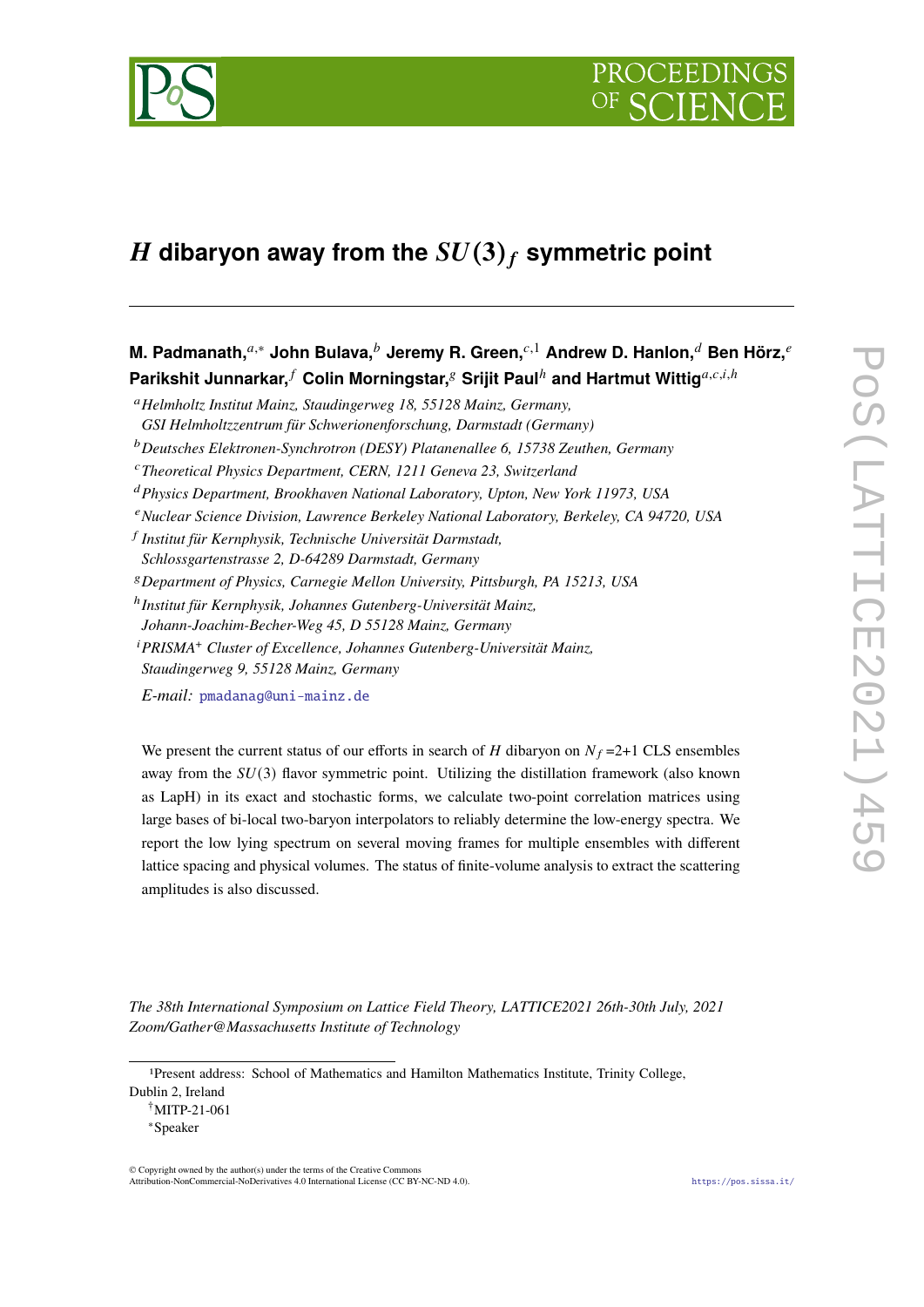## **1. Introduction**

A variety of tetra- and pentaquark states  $(e.g., P_c, T_{cs}, T_{cc})$  was discovered in recent years, raising the scientific interest in such systems. Even so, despite various experimental efforts, there are only two six quark systems (deuteron and  $d^*(2380)$ ) that are established to date. The existence of a deeply bound  $SU(3)$  flavor singlet dibaryon with scalar quantum numbers, referred to as H dibaryon, was conjectured in 1977 [\[1\]](#page-8-0). While there is no concrete experimental evidence in this regard, an upper bound of  $\sim$  7 MeV on the binding energy for such a state relative to the  $\Lambda\Lambda$ threshold was reported based on the constraints from the Nagara event [\[2\]](#page-8-1). A recent study of the ΛΛ interactions in p-p and p-Pb collisions also reports results compatible with the existence of a shallow bound state [\[3\]](#page-8-2). With higher statistics from future runs at the LHC, the scattering parameters are expected to get constrained further.

The first lattice QCD calculation addressing the existence of a bound  $H$  dibaryon was performed in 1985 [\[4\]](#page-8-3). Since then, there have been several lattice calculations to date. Apart from the calculations by the Mainz group, calculations with dynamical quarks were performed by only two groups: HALQCD [\[5\]](#page-8-4) and NPLQCD [\[6,](#page-8-5) [7\]](#page-8-6). The calculation by the HALQCD collaboration was performed along the  $SU(3)$  flavor symmetric line with varying pion masses. A calculation by the NPLQCD collaboration with an 800 MeV pion mass along the  $SU(3)$  flavor symmetric line finds twice the binding energy as extracted by HALQCD at approximately the same pion mass. The NPLQCD collaboration reported a calculation with broken  $SU(3)$  flavor symmetry in the other work. A general observation from these calculations is that the estimates for the binding energy decrease with decreasing pion masses. However, a clear consensus on the existence of such a state in the physical limit from lattice calculations has not been reached.

Lattice results from the Mainz group using  $N_f = 2$  ensembles indicate the existence of a bound H dibaryon at heavier than physical pion masses in an  $SU(3)$  flavor symmetric and broken setup with a quenched strange quark [\[8\]](#page-8-7). Recent results from an extensive study using  $N_f = 2+1$  ensembles with five different lattice spacings also point to the existence of a shallow bound state, with significant cutoff dependence in the lattice estimates [\[9\]](#page-8-8). These calculations utilize the finite-volume quantization condition *à la* Lüscher to extract the infinite-volume binding energy. The results at the  $SU(3)_f$ symmetric point were discussed in a separate talk [\[10\]](#page-8-9). In this talk, we present the status of Mainz efforts on *H*-dibaryon spectroscopy away from the  $SU(3)_f$  symmetric point.

#### **2. Methodology**

**Ensembles**: We utilize the  $N_f = 2+1$  ensembles generated as a part of the Coordinated Lattice Simulations (CLS) effort. These ensembles have been generated with a nonperturbatively  $O(a)$ improved Wilson fermion action and a tree-level  $O(a^2)$  improved Lüscher-Weisz gauge action. All ensembles discussed in this talk lie on the Tr( $m$ ) =  $2m_{\mu/d} + m_s$  = const trajectory that goes through the physical point. The  $SU(3)_f$  symmetric point on this trajectory is around  $m_{\pi} = 420$ MeV. The valence quarks are realized using nonperturbatively improved Wilson-clover fermions. For those ensembles in which the gauge and fermion fields fulfill open boundary conditions in the time direction, we make the correlator measurements in the bulk of the lattice where the effects of finite temporal extent are sufficiently damped. We distribute the source time slices evenly along the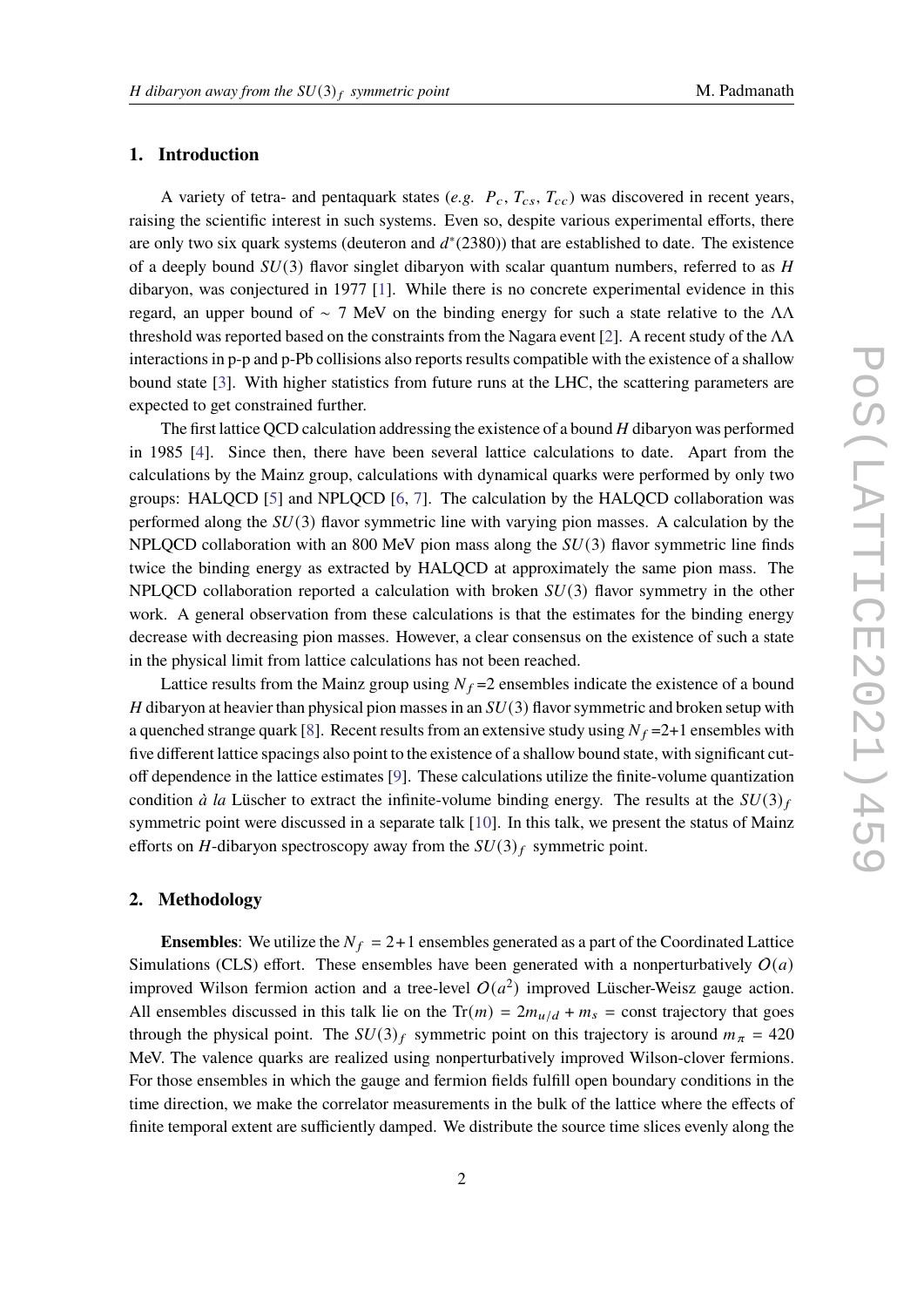<span id="page-2-0"></span>

Figure 1: Left: Scatter plot of ensembles with y-axis referring to the physical lattice extension and the x-axis gives the info on the lattice spacings. Right: The same set of ensembles with the y-axis indicating the respective pion masses.

temporal dimension for the rest of the ensembles with periodic boundary conditions. In Figure [1,](#page-2-0) we show the list of ensembles for which we obtained the results presented here. More ensembles are in our production plan to constrain the infinite-volume physics with good control over systematics.

The left side of Figure [1](#page-2-0) is a scatter plot of all the ensembles, with the y-axis referring to the physical lattice extension and the x-axis gives the info on the lattice spacings. The main reason for our choice of ensembles is to extract finite-volume spectra in multiple volumes to constrain the scattering amplitudes more precisely. The same ensembles are also shown with the y-axis indicating the respective pion masses on the right side of Figure [1.](#page-2-0) The dotted gray line represents the  $SU(3)_f$ symmetric case, whereas the solid line at the bottom indicates the physical pion mass limit. As is evident from the figure, we utilize ensembles with different pion masses (equivalently different extents of  $SU(3)_f$  symmetry breaking) to investigate the fate of H dibaryon at different physical situations.

<span id="page-2-1"></span>

| ID               | B    | $N_{\rm s}$ | $N_t$ | $m_{\pi}$ [MeV] $N_{\text{cfgs}}$ |      | $N_{\rm LapH}$ | $N_{\rm tsrc}$ |
|------------------|------|-------------|-------|-----------------------------------|------|----------------|----------------|
| $U102$ 3.40 24   |      |             | 128   | 350                               | 4861 | 20             |                |
| H <sub>102</sub> | 3.40 | 32          | 96.   | 350                               | 2005 | 48             |                |
| N <sub>200</sub> | 3.55 | -48         | 128   | 280                               | 1712 | 68             |                |
| N451             | 3.46 | 48          | 128   | 280                               | 1011 | 108            | 8              |
| D <sub>200</sub> | 3.55 | 64          | 128   | 200                               | 2001 | 448*           |                |

**Table 1:** The details of lattice QCD ensembles referred to in this talk.  $N_{\text{LapH}}$  is the number of Laplacian eigenvectors utilized for the distillation procedure, and  $N_{\text{tsrc}}$  is the number of source time slices used.  $*$ For the D200 ensemble, we utilize the stochastic LapH technique in which the Laplacian eigenvectors are interlaced with 16 dilution projectors and with full spin dilution.

**Construction of correlation matrices**: We employ the standard distillation technique to evaluate the correlation functions/matrices, except for the D200 ensemble. The large physical volume  $V = (4.11 \text{ fm})^3$  of the D200 ensemble demands a large number of Laplacian eigenmodes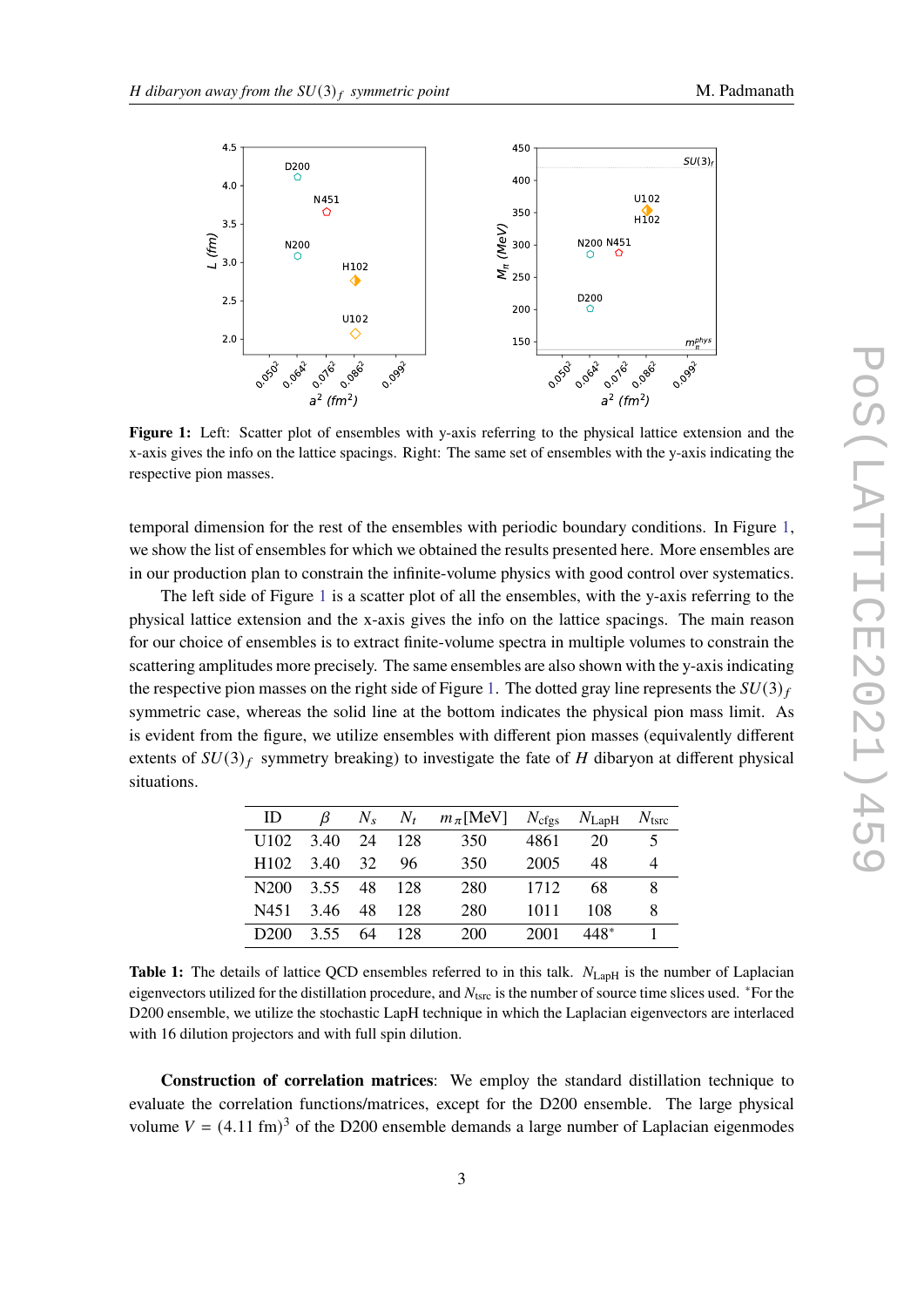$N_{LapH}$  to be used in the distillation framework. To this end, the investigations on D200 are performed using the stochastic form of distillation technique to circumvent the huge computational demands due to the use of a large  $N_{LapH}$ . In Table [1,](#page-2-1) we present the relevant details of ensembles for which results are presented in this talk.

**Interpolating operators**: Throughout these calculations, we utilize only baryon-baryon interpolators in which each baryon is separately projected to definite momentum. The general form of the momentum projected single baryon operators looks like

$$
\mathcal{B}_{\mu}(\mathbf{p},t)[q_1q_2q_3] = \sum_{\mathbf{x}} \epsilon_{abc} \left[ q_1^{aT}(\mathbf{x},t) C \gamma_5 P_+ q_2^b(\mathbf{x},t) \right] \left[ q_3^c(\mathbf{x},t) \right]_{\mu} e^{i\mathbf{x}\cdot\mathbf{p}}.
$$
 (1)

Here C is the charge conjugation operator, and  $P_+ = \frac{1}{2}$  $\frac{1}{2}(1 + \gamma_0)$  projects the quark fields to positive parity. The two baryon operators are built from these single baryon interpolators using  $\Gamma = C\gamma_5 P_+$ and  $\Gamma = C \gamma_i P_+$  to form the spin-zero and spin-one configurations, respectively, as follows

$$
[\mathcal{B}^{(1)}\mathcal{B}^{(2)}](\mathbf{p}_1, \mathbf{p}_2, t) = \mathcal{B}^{(1)}(\mathbf{p}_1, t)\Gamma \mathcal{B}^{(2)}(\mathbf{p}_2, t).
$$
 (2)

At the  $SU(3)_f$  symmetric point, the flavor of a system of two octet baryons can be characterized as belonging to the following irreducible representations (irreps),  $\mathbf{8} \otimes \mathbf{8} = (\mathbf{1} \oplus \mathbf{8} \oplus \mathbf{27})$ <sub>S</sub> ⊕ ( $\mathbf{8} \oplus \mathbf{10} \oplus \mathbf{10}$ )<sub>A</sub> with H dibaryon a scalar in  $\mathbf{1}_{\mathcal{S}}$ . Away from the  $SU(3)_f$  symmetric point, the relevant quantum numbers are strangeness  $S = -2$  and isospin  $I = 0$ , which has contributions from **1**<sub>S</sub>, **8**<sub>S</sub>, and **27**<sub>S</sub>. Using the (S, I) basis for individual baryons, the three relevant scattering channels are  $\Lambda\Lambda$ ,  $N\Xi$ , and ΣΣ. We systematically include an interpolator for each low-lying noninteracting level from all three channels. Note that unlike  $\Lambda\Lambda$  and  $\Sigma\Sigma$ ,  $N\Xi$  has nonidentical particles and thus appears in both symmetric and antisymmetric combinations. Owing to the reduced rotational symmetry on the lattice, we ensure that two-baryon operators transform according to the finite-volume symmetry group irreps. Combining flavor, single-baryon momenta, and spin yields a large set of interpolating operators, for which we compute correlation matrices  $C_{ij}(t) = \langle O_i(t + t_{src})O_i^{\dagger}(t_{src})\rangle$ . Correlation functions for the single baryon operators are also computed to determine the noninteracting finitevolume spectrum.

**Spectrum extraction**: The finite-volume spectrum is extracted from the correlation matrices by solving the Generalized EigenValue Problem (GEVP)

$$
C_{ij}(t)v_j^{(n)}(t,t_0) = \lambda^{(n)}(t,t_0)C_{ij}(t_0)v_j^{(n)}(t,t_0).
$$
\n(3)

Here the size of the correlation matrix  $(m)$  is as large as 28 in some of the finite-volume little group irreps we have considered. In the large time limit, the eigenvalue correlators  $\lambda^{(n)}(t, t_0)$  are saturated by the lightest *m* states and can be shown to have an asymptotic form of  $\lambda^{(n)}(t, t_0) \propto e^{-E_n t}$ . An early  $t_0$  is chosen such that the noise in  $C(t_0)$  does not enter the eigensolutions while also ensuring that the extracted finite-volume spectrum is robust with its variation. The eigenvalues at sufficiently large times are then fit with a single exponential to extract the energy spectrum.

The best fits are chosen based on a comparative study between fits to the eigenvalue correlators  $\lambda^{(n)}$  and their ratios  $[r^{(n)} = \lambda^{(n)}/(C_{\mathcal{B}^{(1)}}C_{\mathcal{B}^{(2)}})]$  with a nearby noninteracting level  $[\mathcal{B}^{(1)}\mathcal{B}^{(2)}]$ . In Figure [2,](#page-4-0) we present the effective energy difference ( $\Delta E_{eff}$ ) given by  $\ln\left(\frac{r^{(n)}(t)}{r^{(n)}(t)}\right)$  $\frac{r^{(n)}(t)}{r^{(n)}(t+1)}$ ) along with the energy splitting estimates from the single exponential fits to  $\lambda^{(n)}(t)$  [exp] and  $r^{(n)}(t)$  [r-exp], for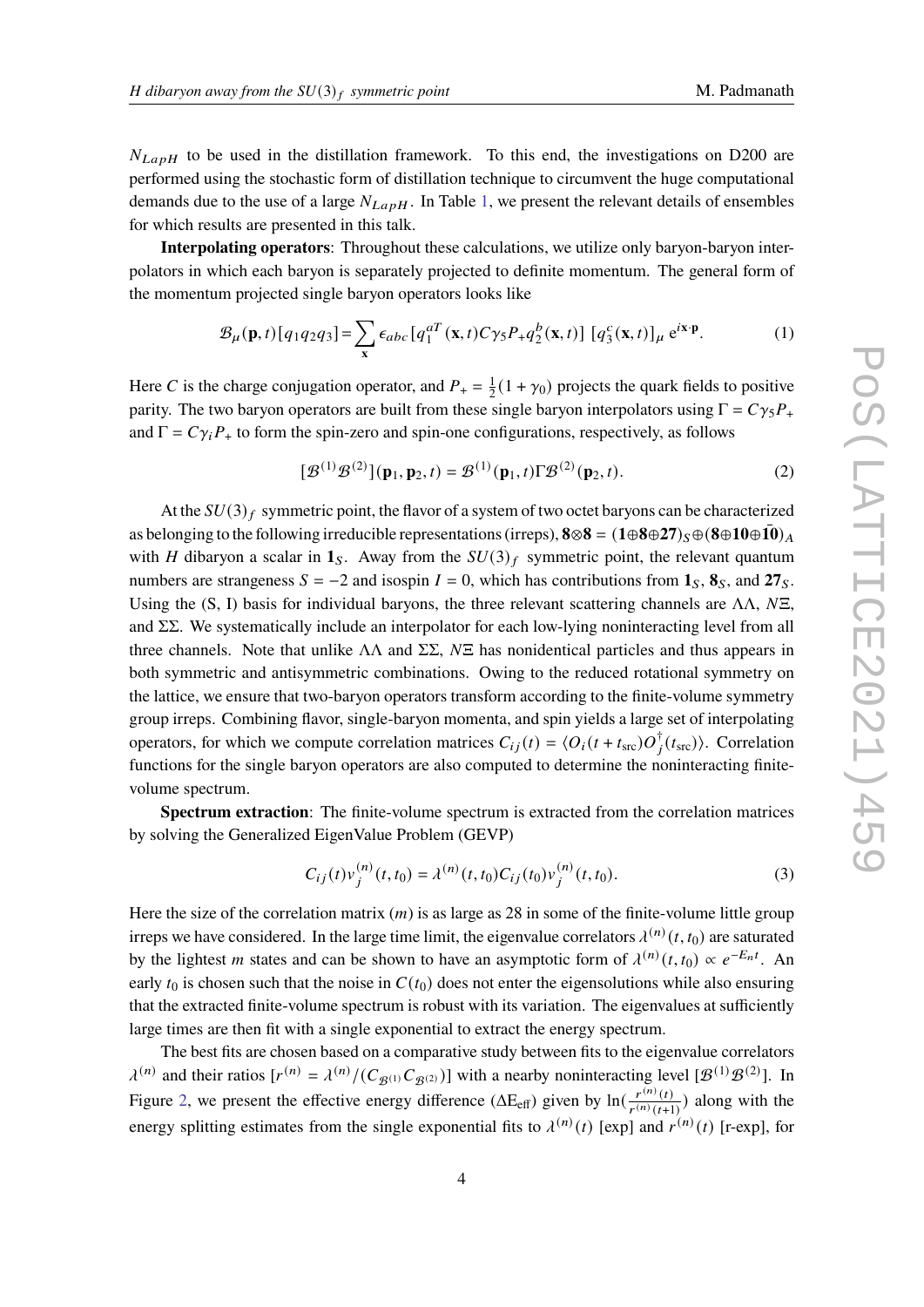<span id="page-4-0"></span>

**Figure 2:** Comparative study of single exponential fits to  $\lambda^{(n)}(t)$  [exp] and  $r^{(n)}(t)$  [r-exp] for the first excited state in the  $A_1$  irrep of  $P^2 = 2$  moving frame in the N200 ensemble.  $\Delta E_{\text{eff}}$  is the effective energy difference and  $t_{\text{min}}$  refers to the boundary of the chosen fit range close to the source time slice. The cyan horizontal line indicates the chosen fit.

the first excited state in the  $P^2 = 2$  moving frame on the N200 ensemble. The energy splittings from the fits to  $\lambda^{(n)}$  are built using the energies for single hadrons determined from separate fits to the single hadron correlators ( $C_{\mathcal{B}^{(1)}}$  &  $C_{\mathcal{B}^{(2)}}$ ). Our final choices are generally made with the ratio fits, and such a comparative study ensures that the chosen fit ranges are robust in terms of the ground state signal saturation.

## **3. Results**

In Figures [3,](#page-5-0) [4,](#page-6-0) and [5,](#page-6-1) we present the finite-volume energy spectrum on the five ensembles listed in the previous section. The energy spectrum in the center-of-momentum frame is shown along the y-axis in units of the elastic threshold ( $2m<sub>\Lambda</sub>$ ). In these units, the elastic threshold always appears at the value 1. The  $x$ -axis refers to the physical lattice size in femtometers, and different panes stand for different finite-volume little group irreps. Upon breaking of the  $SU(3)_f$  symmetry, there are three relevant 2-particle scattering channels ( $\Lambda\Lambda$ ,  $N\Xi$  and  $\Sigma\Sigma$ ). The black and gray curves show the related noninteracting finite-volume levels. The solid curves refer to ΛΛ, the dashed curves stand for  $N\Xi$ , and the dot-dashed are  $\Sigma\Sigma$ . The operators related to the black curves are included in the analysis, and those related to the gray curves are not. The lowest three-particle scattering threshold  $N\Xi\pi$  is also shown in the figures.

In Figure [3,](#page-5-0) we present the finite-volume energy spectrum for the ensembles with  $m_{\pi}$  = 350 MeV. Due to the proximity of the  $SU(3)_f$  symmetric point, the thresholds of the three scattering channels are close to each other. Currently, we have results from two ensembles at the same lattice spacing. The energy spectrum for the  $m_{\pi} = 280$  MeV ensembles is shown in Figure [4.](#page-6-0) In this case, we have data at two different lattice spacings. For the ensemble with a larger physical volume, we have utilized a larger basis of baryon-baryon interpolators to extract an equally large tower of excited states across all the finite-volume irreps. Note that with decreasing pion mass, the extent of  $SU(3)_f$  symmetry breaking increases. Consequently the energy splitting between the thresholds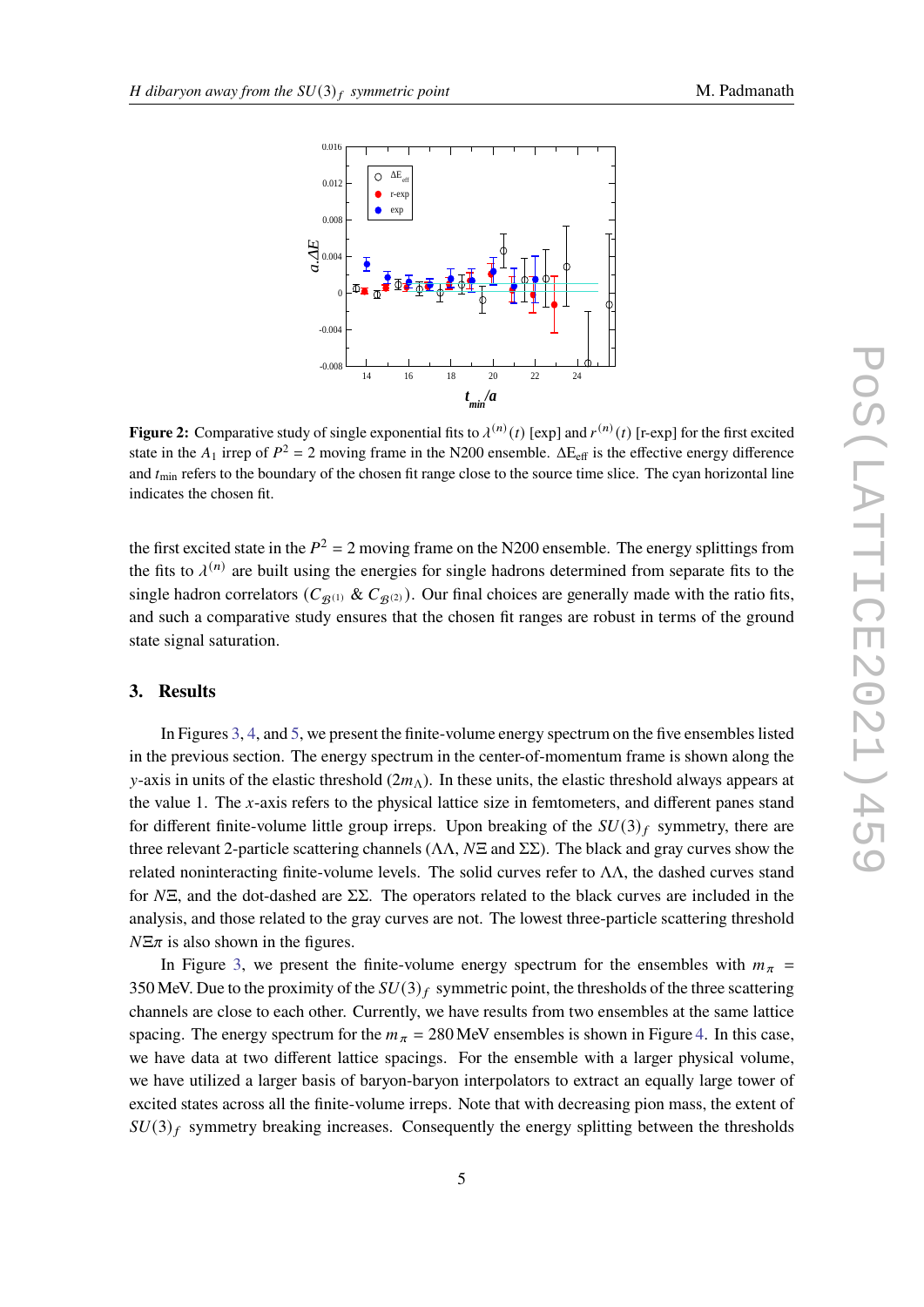<span id="page-5-0"></span>

**Figure 3:** Energy spectrum of  $I = 0$ ,  $S = -2$  dibaryons in the trivial finite-volume irreps  $(A_1)$  in the ensembles with  $m_{\pi} \sim 350$  MeV. Half-filled (unfilled) markers refer to the H102 (U102) ensemble.

of two-baryon scattering channels also increases. Larger energy splittings between the scattering channels are evident in the finite-volume spectrum for the ensemble with  $m_{\pi} = 200$  MeV, which is shown in Figure [5.](#page-6-1)

Following the reliable extraction of the finite-volume energy spectra, the next thing to do is to extract the infinite-volume physics. We follow a procedure to extract the two-particle scattering amplitudes from the finite-volume spectrum through the quantization condition [\[11\]](#page-8-10)

$$
\det(K^{-1} - B) = 0,\t\t(4)
$$

first derived by Lüscher for elastic scattering of two spinless particles in the rest frame [\[12\]](#page-8-11). With three low lying 2-baryon scattering channels ( $\Lambda\Lambda$ ,  $N\Xi$  and  $\Sigma\Sigma$ ) in the broken  $SU(3)_f$  symmetry scenario, one has to deal with a scattering matrix of dimension >3. Assuming that higher partial wave contributions do not influence the s-wave scattering in the moving frames, one could work with a 3x3 scattering matrix. One could further simplify the problem by assuming that effects from the  $\Sigma\Sigma$  channel are negligible. However, the applicability of this assumption is limited to lighter  $m_{\pi}$  scenarios, owing to the greater extent of  $SU(3)_f$  symmetry breaking.  $N\Xi$ , being a channel with nonidentical particles, allows mixing of spin sectors ( $S = 0$  and  $S = 1$ ), which in turn allows for physical mixing of higher partial waves unlike in the  $SU(3)_f$  symmetric case. Note that in moving frames, the first higher partial wave that can contribute to the finite-volume spectra is the  $p$ -wave. Relaxing the assumptions on neglecting higher partial wave effects complicates the problem of quantization further due to an enlarged scattering matrix.

The extracted finite-volume energy spectra are very dense, and several energy levels are nearly degenerate. Standard procedures such as minimizing the Determinant Residual [\[13\]](#page-8-12) or a  $\chi^2$ defined from the extracted finite-volume energy spectrum and the reconstructed energy spectrum from the zeros of the quantization determinant [\[14\]](#page-8-13) are reaching their limits with such a dense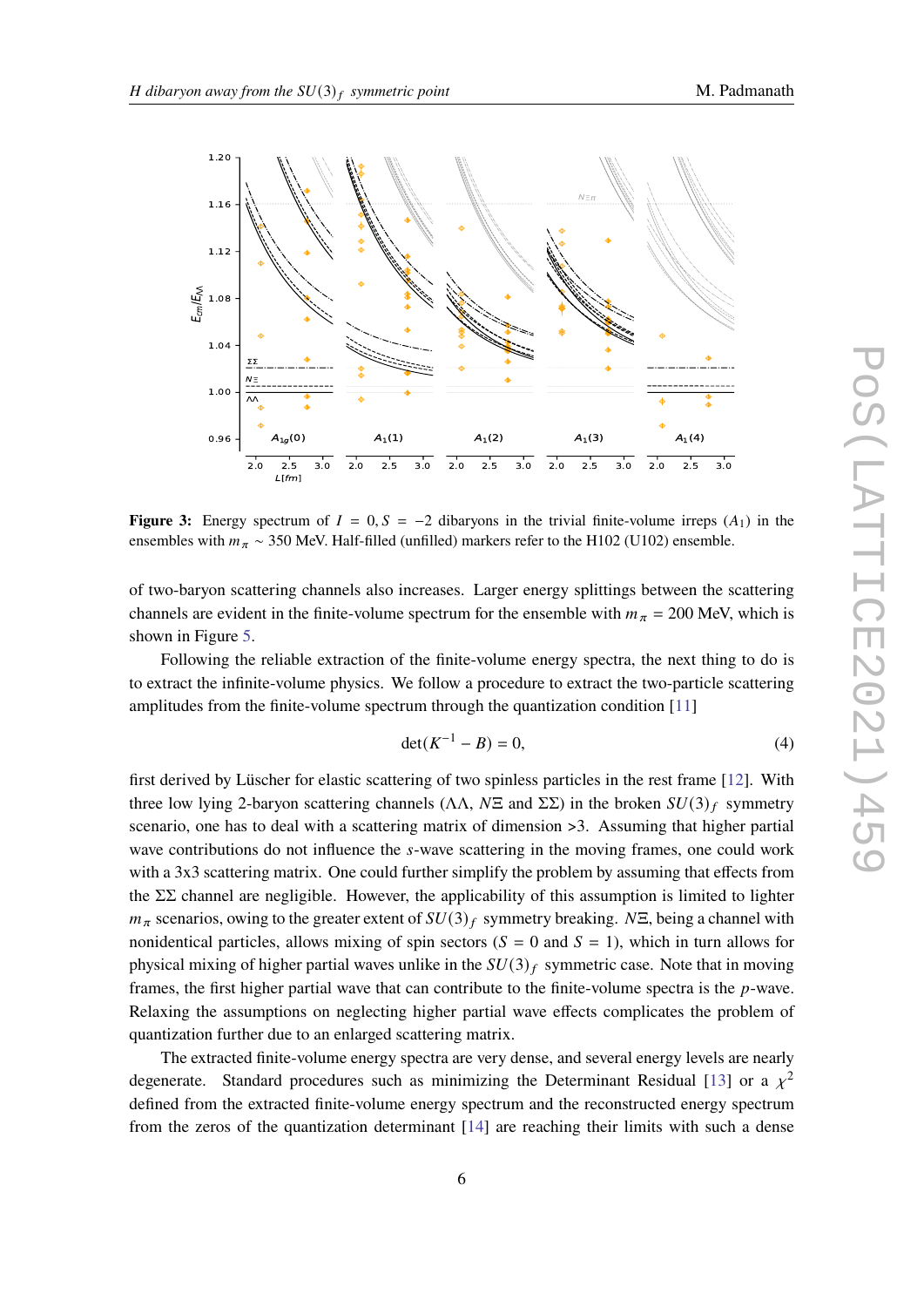<span id="page-6-0"></span>

**Figure 4:** Same as in Figure [3,](#page-5-0) but for ensembles with  $m_\pi \sim 280$  MeV. Red (cyan) markers refer to the N451 (N200) ensemble.

<span id="page-6-1"></span>

**Figure 5:** Same as in Figure [3,](#page-5-0) but for the D200 ensemble, which has  $m_{\pi} \sim 200$  MeV.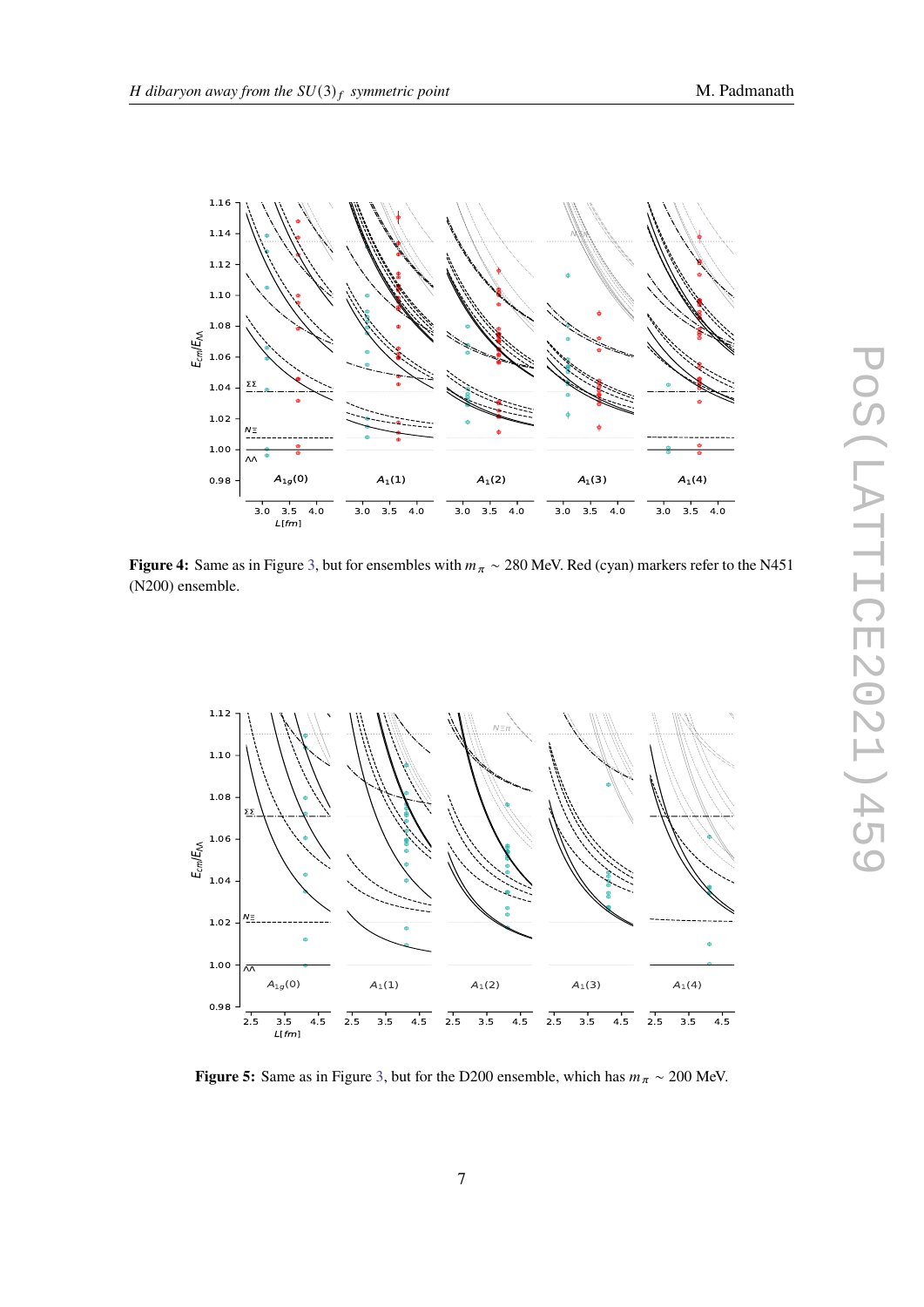spectrum. Currently, we are working on realizing a newer analysis procedure utilizing the eigenvalue decomposition of the quantization matrix [\[15\]](#page-8-14), which we believe is the way to go forward with a complicated system such as this<sup>[5](#page-7-0)</sup>. In addition to the fact that this is a system involving multi-channel scattering, we also need to be cautious about various systematic uncertainties that could be crucial. Our experience from the studies made at the  $SU(3)_f$  symmetric point suggests that there could be large discretization effects [\[9\]](#page-8-8). Furthermore, the experimental bounds and the lessons from our studies at the  $SU(3)_f$  symmetric point suggest that the continuum binding energy of H dibaryon, if it exists, could be very small. There is no reason to expect a different scenario in the  $SU(3)_f$  broken situation, at least for the chosen discretization. These observations call for lattice calculations with good control over the systematic uncertainties. To this end, we plan to extend our investigations to several ensembles over a wide range of lattice spacings and volumes.

## **4. Summary**

We have reported preliminary results for H dibaryon spectroscopy away from the  $SU(3)_f$ symmetric point, obtained by applying the distillation framework on a set of ensembles with  $N_f = 2 + 1$  flavors of  $O(a)$ -improved Wilson quarks, generated by CLS. We are able to resolve a dense spectrum of finite-volume energy levels at several values of the pion mass. Current efforts focus on the extraction of infinite-volume scattering amplitudes by applying the finitevolume quantization condition. We will also extend our analysis to dibaryon systems other than the  $H$  dibaryon, for which the correlator data have already been computed.

#### **Acknowledgments**

Calculations for this project used resources on the supercomputers JUQUEEN [\[16\]](#page-8-15), JU-RECA [\[17\]](#page-8-16), and JUWELS [\[18\]](#page-8-17) at Jülich Supercomputing Centre (JSC) and Frontera at the Texas Advanced Computing Center (TACC). The authors gratefully acknowledge the support of the John von Neumann Institute for Computing and Gauss Centre for Supercomputing e.V. (<http://www.gauss-centre.eu>) for project HMZ21. This research is partly supported by Deutsche Forschungsgemeinschaft (DFG, German Research Foundation) through the Collaborative Research Center SFB 1044 "The low-energy frontier of the Standard Model" and the Cluster of Excellence "Precision Physics, Fundamental Interactions and Structure of Matter" (PRISMA<sup>+</sup>, EXC 2118/1) funded by DFG within the German Excellence Strategy (Project ID 39083149). ADH is supported by the U.S. Department of Energy, Office of Science, Office of Nuclear Physics through the Contract No. DE-SC0012704 and within the framework of Scientific Discovery through Advance Computing (SciDAC) award "Computing the Properties of Matter with Leadership Computing Resources." The work of BH was supported by an LBNL LDRD Award. CJM acknowledges support from the U.S. NSF under award PHY-1913158. We are grateful to our colleagues within the CLS initiative for sharing ensembles. PM is grateful to André Walker-Loud for careful reading of the manuscript.

<span id="page-7-0"></span><sup>5</sup>We utilize the *TwoHadronsInBox* package to realize the quantization condition [\[13\]](#page-8-12).